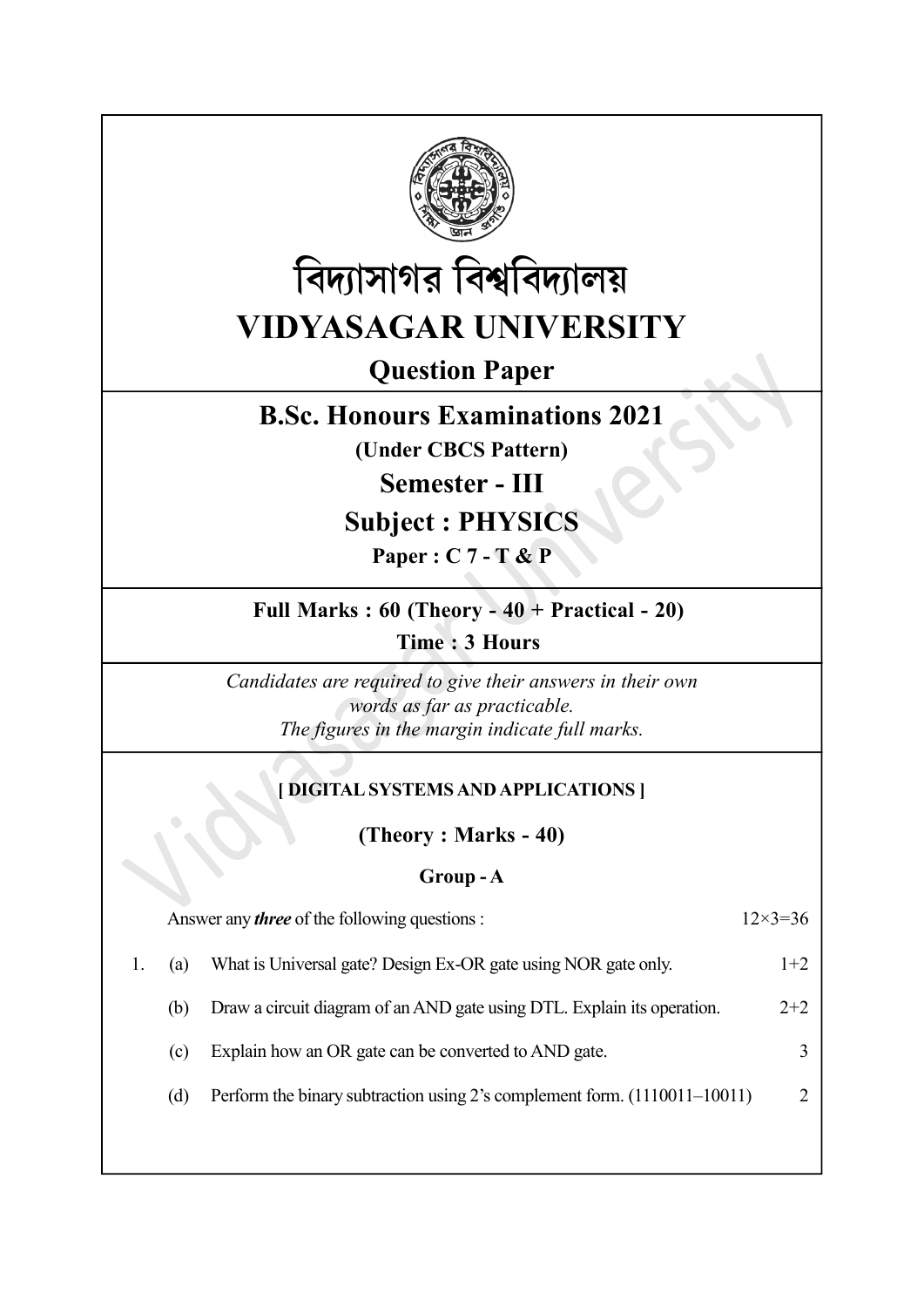| 2. | (a) | Convert Hexagonal Number (2F9A) <sub>16</sub> to equivalent Binary Number.                                                                                                                                                   | $\overline{2}$ |
|----|-----|------------------------------------------------------------------------------------------------------------------------------------------------------------------------------------------------------------------------------|----------------|
|    | (b) | Write down the sop expression of the Boolean expression                                                                                                                                                                      |                |
|    |     | $f(A, B, C, D) = \sum_{m} (1, 3, 4, 6, 8, 9, 11, 13, 15) + \sum_{d} (0, 2, 14)$                                                                                                                                              | $\overline{2}$ |
|    | (c) | Find the decimal equivalant of 111.1011                                                                                                                                                                                      | $\overline{2}$ |
|    | (d) | Find the output of $K - Map \rightarrow$                                                                                                                                                                                     | $\overline{2}$ |
|    | (e) | $\rm{AB}_{00}$<br>01<br>11<br>10<br>$\mathcal{C}$<br>$\boldsymbol{0}$<br>$\mathbf{1}$<br>$\mathbf{1}$<br>$\mathbf{1}$<br>$\mathbf{1}$<br>1<br>Design a 1:2 DeMuX using NAND GATES.                                           | $\overline{2}$ |
|    |     |                                                                                                                                                                                                                              |                |
|    | (f) | Prove the identity $\overline{AB} + \overline{A} + AB = 1$                                                                                                                                                                   | 2              |
|    | (g) | What are the volatile and non-volatile Memories in a micro-processor?                                                                                                                                                        | $\overline{2}$ |
| 3. | (a) | (i) What is Multiplexer? Design 4 to 1 Multiplexer using Basic gates?                                                                                                                                                        |                |
|    |     | (ii) Realize : $Y = \overline{A} B + \overline{B} \ \overline{C} + A \ \overline{B} C$ , using 4 to 1 Multiplexer.<br>$1+2+3$                                                                                                |                |
|    | (b) | What is full adder? How can it be implemented by logic gates? Draw the logic block                                                                                                                                           |                |
|    |     | diagram for adding two decimal numbers 7 and 12.<br>$1+2+3$                                                                                                                                                                  |                |
| 4. | (a) | What is digital comparator? Draw a single bit comparator using basic gates.                                                                                                                                                  | $1+3$          |
|    | (b) | Define register. Constrtuct a 4 bit register using J-K flip-flops. Write down the table<br>for readings of shift register after each clock pulse by assuming the data 1011. $1+3+3$                                          |                |
|    | (c) | Represent $(2^{11}-1)$ into hexadecimal number system.                                                                                                                                                                       | 1              |
| 5. | (a) | What is synchronous counter? What is its advantage over asynchronous counter?<br>Draw the block diagram of a 3-bit synchronous counter. Explain its operation<br>$1+2+3+3$<br>with its operation with the necessary diagram. |                |
|    | (b) | Draw the circuit diagram of a 4-bit SISO register using D-type flipflops.                                                                                                                                                    | 3              |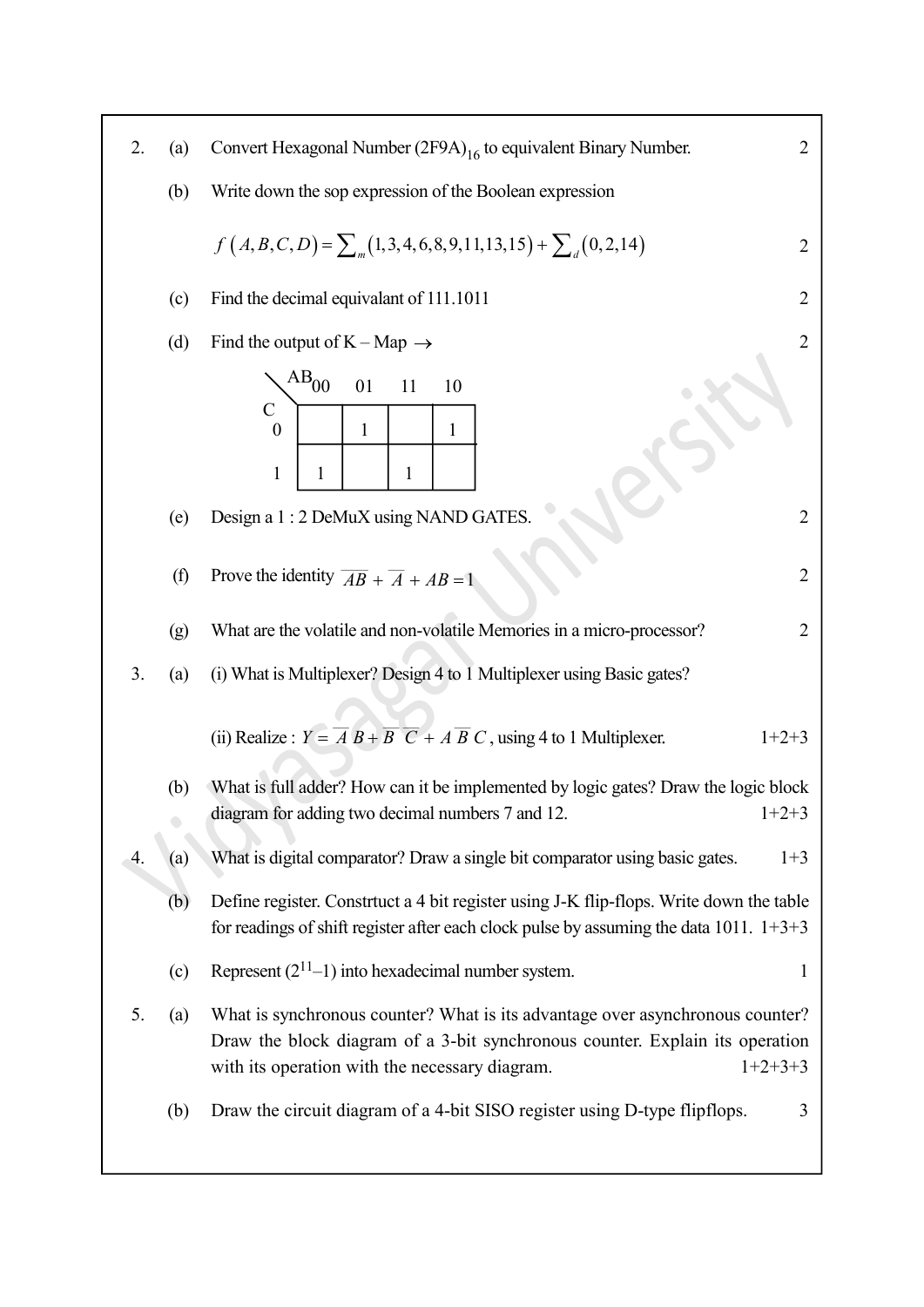- 6. (a) Draw a Master-Slave JK flip-flop system using universal gates. Explain its operation. What are the functions of preset and clear inputs? What is meant by race around condition? How can it be avoided?  $2+3+3+1+1$ 
	- (b) What do you mean by edge triggering in flip-flop? 2

### Group - B

Answer any *two* of the following questions :  $2 \times 2 = 4$ 

- 7. An equality detector gives an output 1 if A and B are both 1 or if A and B are both zero. Implement the circuit.
- 8. In a D/A converter the full-scale output voltage is 5V. Find its resolution.
- 9. How many address lines are required to address two megabytes (2048K) of memory?
- 10. A negative logic OR is equivalent to positive logic AND. Explain.

## (Practical : Marks - 20)

#### Group - A

Answer any **one** of the following questions :  $20 \times 1 = 20$ 

## 1. Design an astable multivibrator of frequency of 10  $\rm{KH}_{Z}$  with 2/3 rd duty cycle using 555 timer IC.

- (a) Theory
- (b) Implementation of the circuit and recording of data.
- (c) Results and discussion.  $8+8+4$
- 2. Design a 4-bit shift register PISO using D type JK F-F ICS.
	- (a) Theory
	- (b) Implementation of the circuit and recording of data.
	- (c) Results and discussions.  $8+8+4$